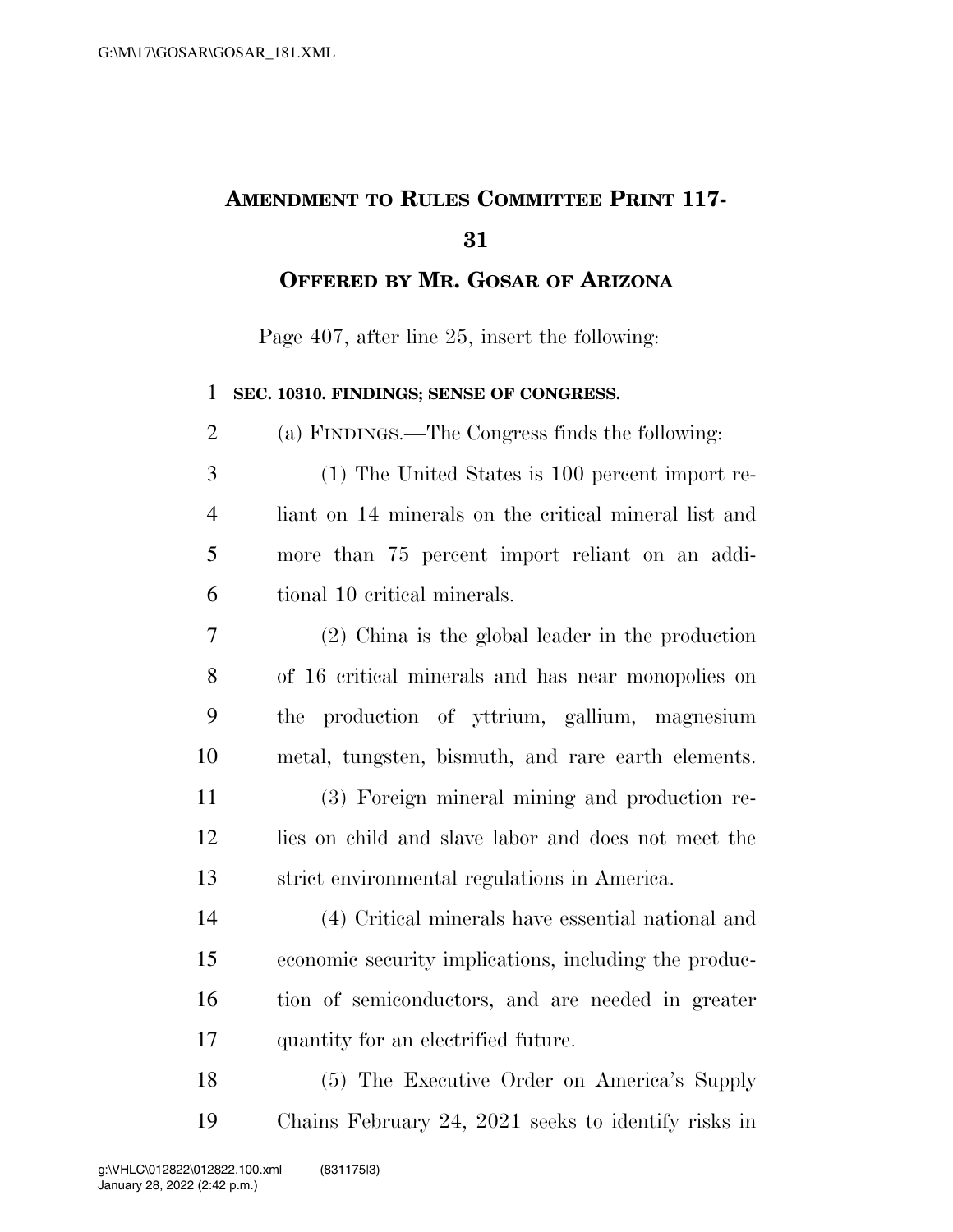| $\mathbf{1}$   | the supply chain for critical minerals and other stra- |
|----------------|--------------------------------------------------------|
| 2              | tegic materials like rare earth minerals.              |
| 3              | $(6)$ In March 2021 the Department of Agri-            |
| $\overline{4}$ | culture withdrew the Notice of Availability and re-    |
| 5              | scinded the Final Environmental Impact Study and       |
| 6              | draft Record of Decision for the proposed Resolution   |
| 7              | Copper on the Tonto National Forest.                   |
| 8              | (7) In January 2022 the Department of Inte-            |
| 9              | rior revoked Federal leases for Twin Metals Min-       |
| 10             | nesota mine.                                           |
| 11             | (b) SENSE OF CONGRESS.—It is the sense of Con-         |
| 12             | gress that                                             |
| 13             | (1) critical minerals are fundamentally impor-         |
| 14             | tant to the security of the American economy and       |
| 15             | defense of the American people and homeland;           |
| 16             | (2) America's reliance on foreign nations, in-         |
| 17             | cluding great power competitors, for mineral mining    |
| 18             | and production is a grave national security threat;    |
| 19             | (3) domestic American mining and production            |
| 20             | is the best way for America to secure its supply       |
| 21             | chains, provide for the common defense, and pro-       |
| 22             | mote economic prosperity; and                          |
| 23             | (4) the Administration's attacks on mine per-          |
| 24             | mitting and leasing in the United States undermines    |
| 25             | American supply chain security, eliminates employ-     |